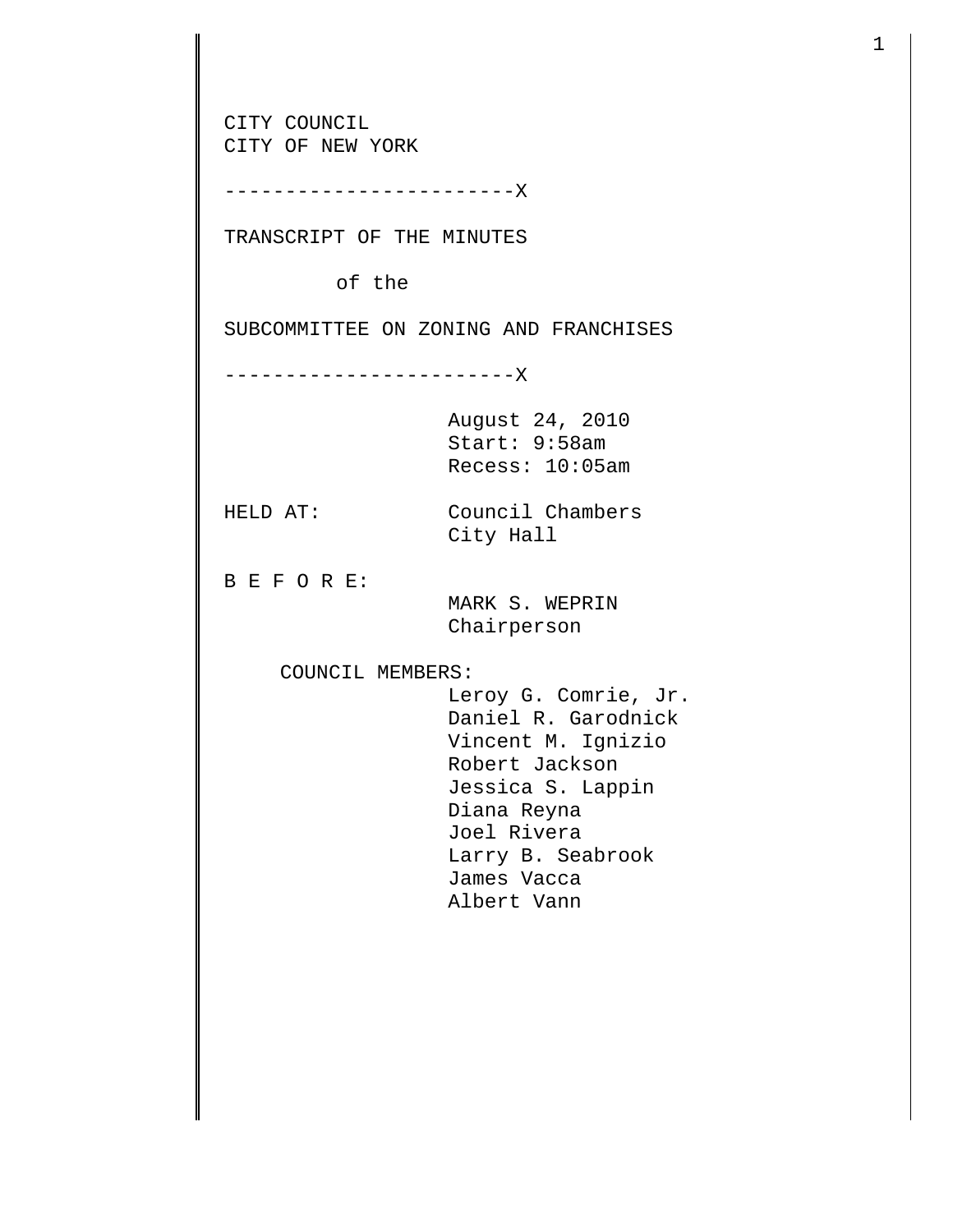## A P P E A R A N C E S (CONTINUED)

Frank Nolovaco Representative Watawa, Inc.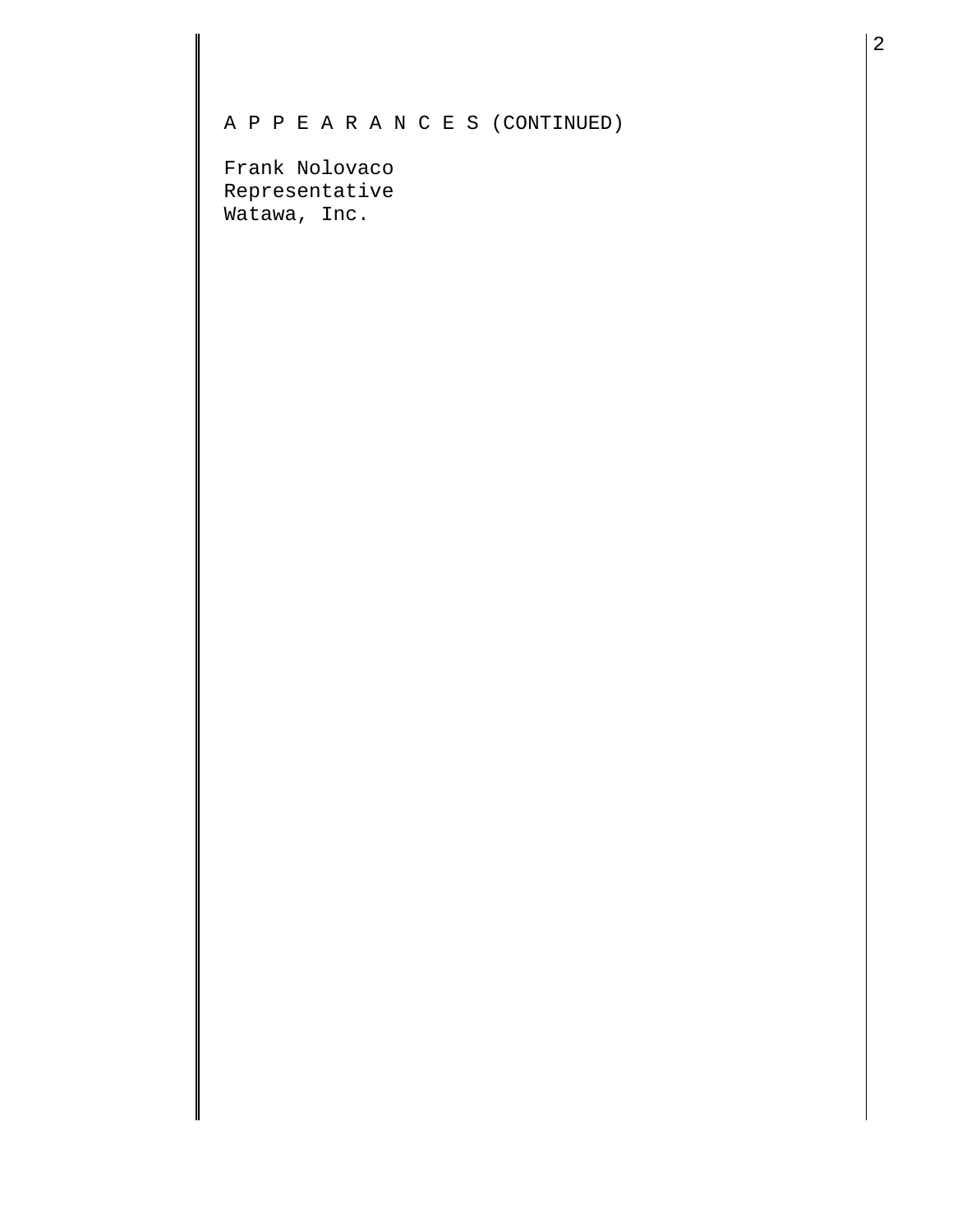| $\mathbf 1$ | $\overline{\mathbf{3}}$<br>SUBCOMMITTEE ON ZONING AND FRANCHISES |
|-------------|------------------------------------------------------------------|
| 2           | CHAIRPERSON WEPRIN: --awaiting                                   |
| 3           | though--morning everybody. Good, Nick! Hello,                    |
| 4           | everyone, my name is Mark Weprin, I am the Chair                 |
| 5           | of the Zoning and Franchises Subcommittee. And                   |
| 6           | I'm joined this morning by the following members                 |
| 7           | of the Subcommittee, not to insult of the Members                |
| 8           | in the Land Use Committee who happen to be in the                |
| 9           | room, but just briefly, Diana Reyna is here, Jimmy               |
| 10          | Vacca, Leroy Comrie, Dan Garodnick, Joel Rivera,                 |
| 11          | Larry Seabrook. Did I miss anybody? All right.                   |
| 12          | And I'll let you know if anyone else shows up.                   |
| 13          | First, the items on the Vornado, Penn, 15 Penn                   |
| 14          | Plaza, will not be addressed today. They will be                 |
| 15          | put off till our next meeting, which will be                     |
| 16          | tomorrow, those who are in the room who are                      |
| 17          | interested in that. We do have a café item on the                |
| 18          | agenda, as we're joined by Council Member Robert                 |
| 19          | Jackson. And that café is Land Use No. 168-                      |
| 20          | 20105611, Watawa Café, in--Watawa, I shouldn't say               |
| 21          | café, in Council Member Vallone's district.<br>Ιf                |
| 22          | the applicant could come up to that microphone                   |
| 23          | over there. You'll have to push the button, state                |
| 24          | your name and tell us about your application.                    |
| 25          | Thank you.                                                       |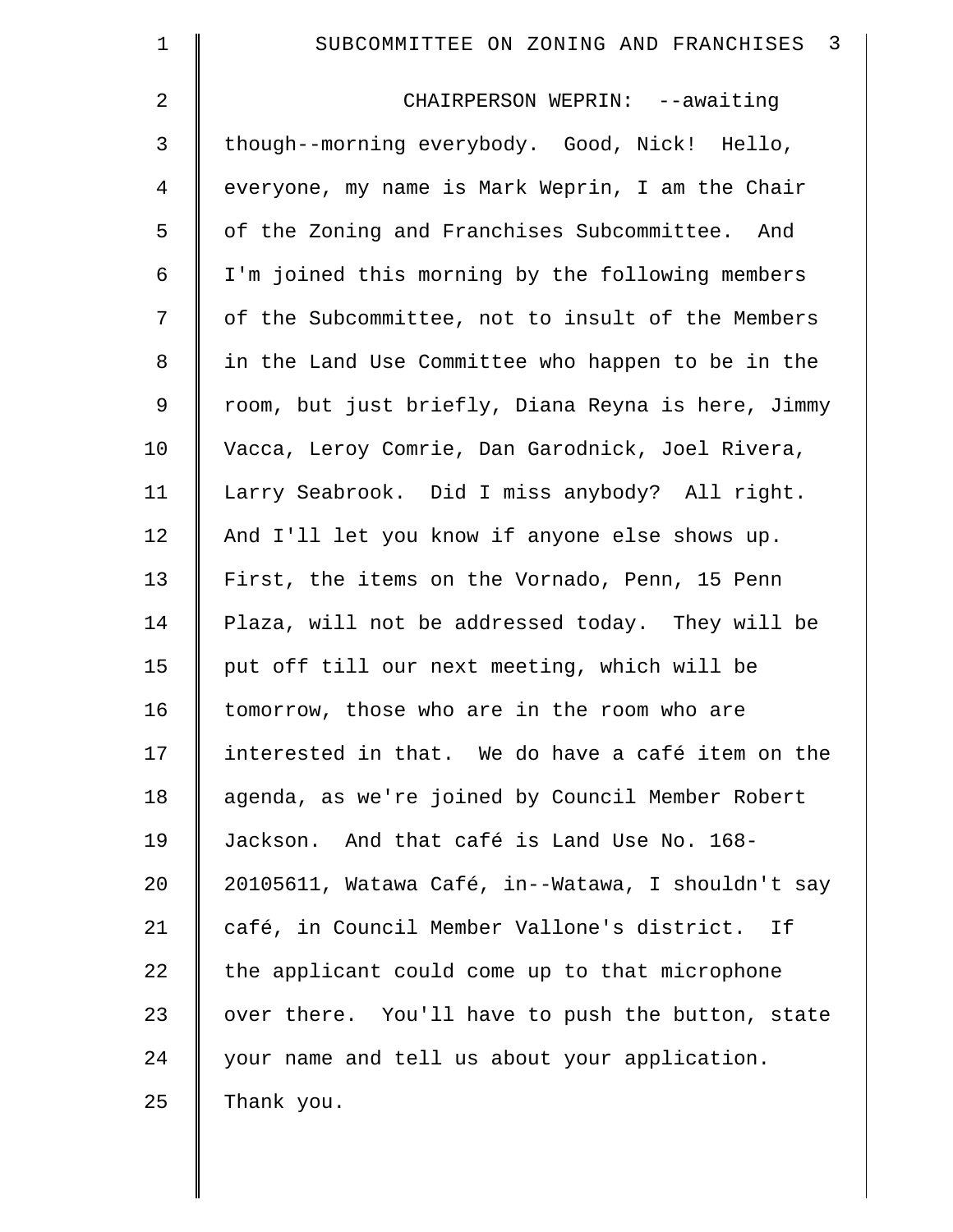| 1              | $4\overline{ }$<br>SUBCOMMITTEE ON ZONING AND FRANCHISES |
|----------------|----------------------------------------------------------|
| 2              | FRANK NOLOVACO: The name is,                             |
| 3              | scuze, Frank Nolovaco [phonetic], I'm the                |
| $\overline{4}$ | representative, it's Watawa, Inc., it's a                |
| 5              | restaurant--Okay, they're located at 33-12/33-10         |
| 6              | Ditmars Boulevard, Astoria. And they're modifying        |
| 7              | their seating plan, so we're submitting new plans.       |
| 8              | And if you'd like I can read the affidavit.              |
| 9              | CHAIRPERSON WEPRIN: Yeah, why                            |
| 10             | don't you read it into the record.                       |
| 11             | FRANK NOLOVACO: Okay. "To whom it                        |
| 12             | may concern, I, Guo Qu Xiang [phonetic], President       |
| 13             | of Watawa, Inc., hereby agree to change my               |
| 14             | proposed sidewalk café seating configuration from        |
| 15             | 15 tables and 40 seats to ten tables and 26 seats,       |
| 16             | as proposed by Community Board One of Queens.<br>The     |
| 17             | sidewalk café seating area will be located on the        |
| 18             | sidewalk in front of 33-12/33-10 Ditmars                 |
| 19             | Boulevard, Astoria, New York, 11105. I have              |
| 20             | produced a new set of architectural drawings             |
| 21             | indicating the new configuration of ten tables and       |
| 22             | 26 seats. The representative," myself, "Frank            |
| 23             | Nolovaco, will be presenting the affidavit and new       |
| 24             | plans to the New York City Council Land Use              |
| 25             | Committee." Signed Guo Qu Xiang, President,              |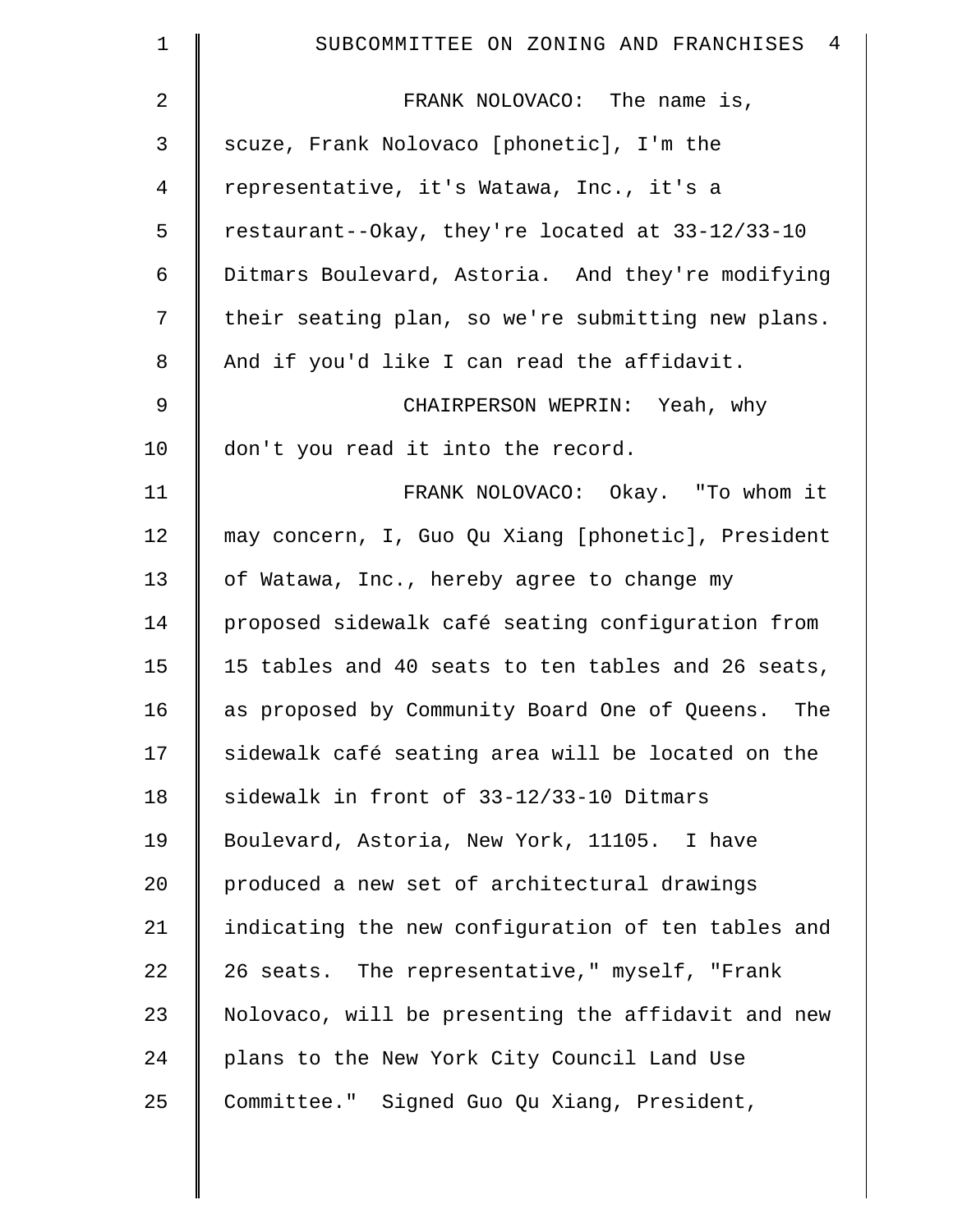| $\mathbf 1$    | SUBCOMMITTEE ON ZONING AND FRANCHISES 5            |
|----------------|----------------------------------------------------|
| $\overline{a}$ | Watawa, Inc.                                       |
| 3              | [pause]                                            |
| 4              | CHAIRPERSON WEPRIN: Okay, great,                   |
| 5              | it is our understanding that Council Member        |
| 6              | Vallone is supportive of this now. Sir, we just    |
| 7              | want to make sure that the owner knows that he has |
| 8              | to comply with the approved plans in the future,   |
| 9              | and not go beyond that.                            |
| 10             | FRANK NOLOVACO: Correct.                           |
| 11             | CHAIRPERSON WEPRIN: Okay?                          |
| 12             | FRANK NOLOVACO: Mm-hmm.                            |
| 13             | CHAIRPERSON WEPRIN: Any of the                     |
| 14             | members of the Committee have any questions?       |
| 15             | Seeing none, we thank you very much.               |
| 16             | FRANK NOLOVACO: Thank you.                         |
| 17             | CHAIRPERSON WEPRIN: This hearing                   |
| 18             | is now closed. I will call on Counsel Christian    |
| 19             | Hilton to call the roll. The Chair recommends and  |
| 20             | aye vote.                                          |
| 21             | COUNSEL: Chair Weprin?                             |
| 22             | CHAIRPERSON WEPRIN: Aye.                           |
| 23             | COUNSEL: Council Member Rivera.                    |
| 24             | COUNCIL MEMBER RIVERA: I vote aye.                 |
| 25             | COUNSEL: And on previous items?                    |
|                |                                                    |

║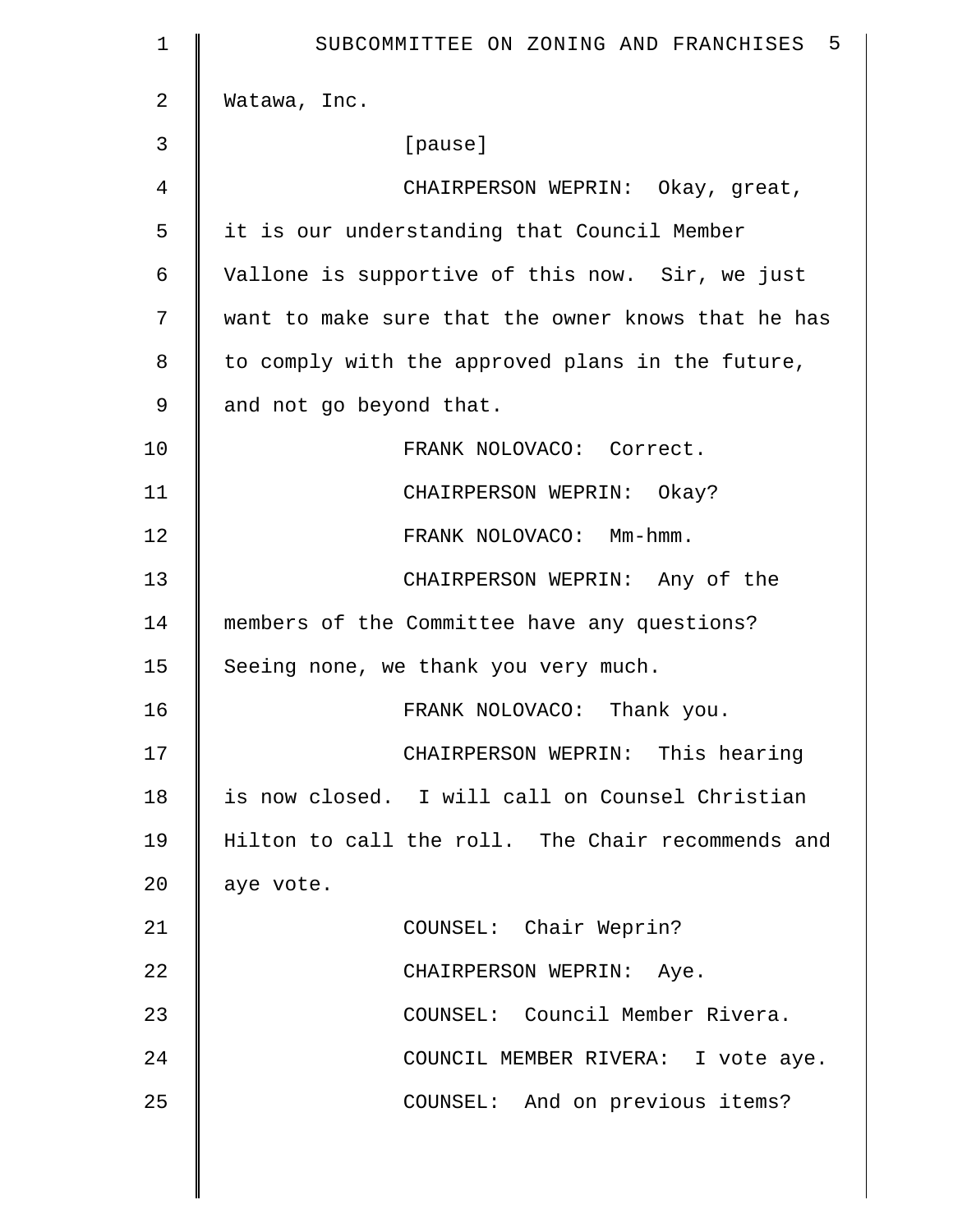| $\mathbf 1$    | SUBCOMMITTEE ON ZONING AND FRANCHISES 6            |
|----------------|----------------------------------------------------|
| $\overline{2}$ | COUNCIL MEMBER RIVERA: I vote aye,                 |
| 3              | aye on all previous items.                         |
| 4              | COUNSEL: Council Member Reyna.                     |
| 5              | COUNCIL MEMBER REYNA: I vote aye.                  |
| 6              | COUNSEL: Council Member Comrie.                    |
| 7              | COUNCIL MEMBER COMRIE: Aye.                        |
| 8              | COUNSEL: Council Member Jackson.                   |
| $\mathcal{G}$  | COUNCIL MEMBER JACKSON: Aye.                       |
| 10             | COUNSEL: Council Member Seabrook.                  |
| 11             | COUNCIL MEMBER SEABROOK: I vote                    |
| 12             | aye and aye on all previous items.                 |
| 13             | COUNSEL: Thank you. Council                        |
| 14             | Member Vann.                                       |
| 15             | COUNCIL MEMBER VANN: Aye.                          |
| 16             | COUNSEL: Council Member Garodnick.                 |
| 17             | COUNCIL MEMBER GARODNICK: Aye.                     |
| 18             | COUNSEL: Council Member Vacca.                     |
| 19             | COUNCIL MEMBER VACCA: Aye.                         |
| 20             | COUNSEL: By a vote of nine in the                  |
| 21             | affirmative, none in the negative, no abstentions, |
| 22             | LU 168 is approved and referred to the full Land   |
| 23             | Use Committee. LU 166 and 167 are approved by a    |
| 24             | vote of ten in the affirmative and none in the     |
| 25             | negative. And Reso 191 is approved by a vote of    |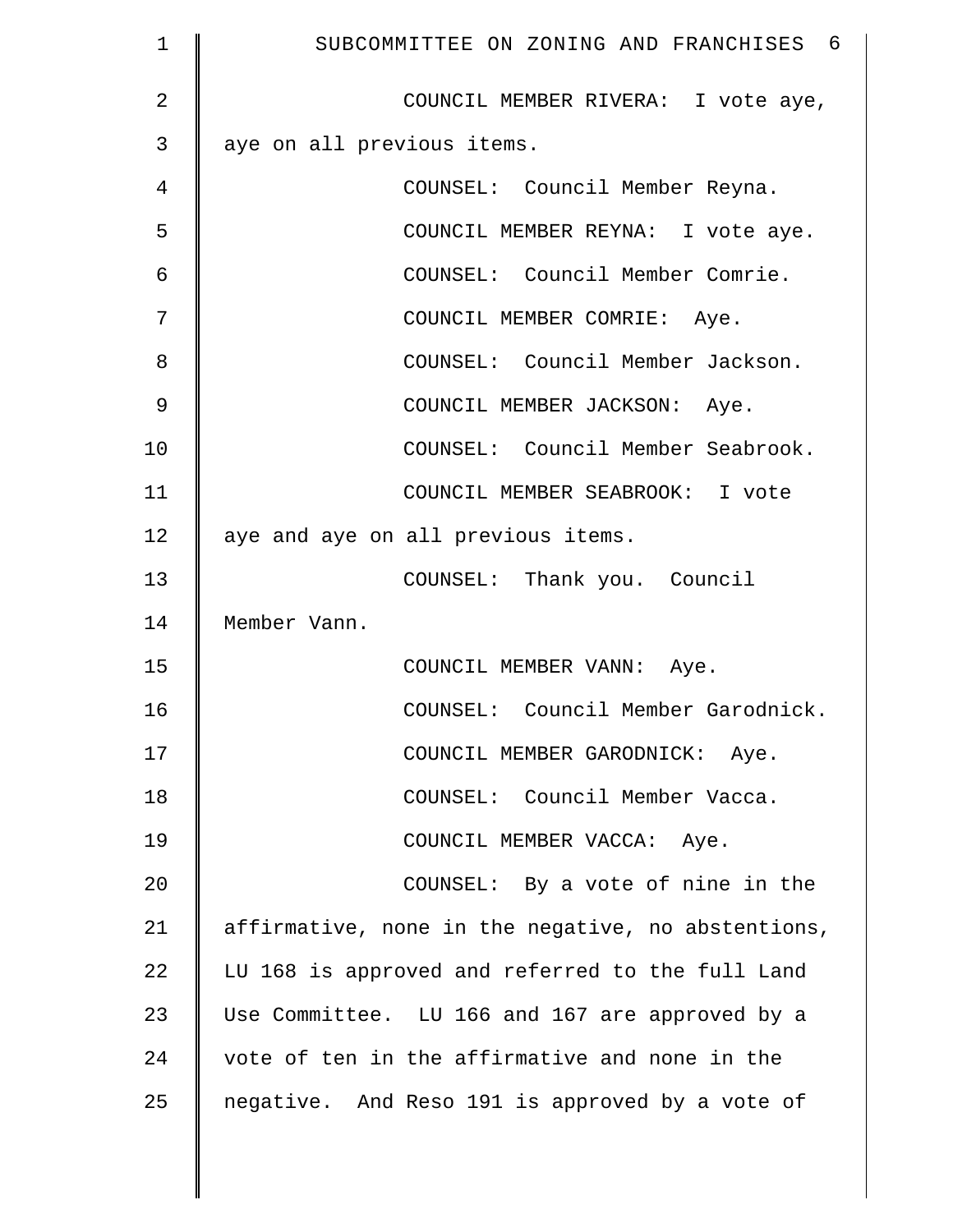| $\mathbf 1$    | - 7<br>SUBCOMMITTEE ON ZONING AND FRANCHISES       |
|----------------|----------------------------------------------------|
| $\overline{2}$ | nine in the affirmative and one in the negative.   |
| 3              | CHAIRPERSON WEPRIN: Thank you, Mr.                 |
| $\overline{4}$ | Hilton. There is no other business today. There    |
| 5              | will be a meeting of the Subcommittee on Zoning    |
| 6              | and Franchises tomorrow morning. The time will be  |
| 7              | determined at a later point today. So, keep your   |
| 8              | schedules open, if you can. And with that, the     |
| 9              | meeting is now adjourned.                          |
| 10             | [gavel]                                            |
| 11             | [long pause]                                       |
| 12             | CHAIRPERSON WEPRIN: --do the--                     |
| 13             | should I say that now? [pause] Okay. So, for       |
| 14             | the record, the rolls are open until the Landmarks |
| 15             | Subcommittee meets.                                |
| 16             | [pause until end]                                  |
| 17             |                                                    |
|                |                                                    |
|                |                                                    |
|                |                                                    |
|                |                                                    |
|                |                                                    |
|                |                                                    |
|                |                                                    |
|                |                                                    |
|                |                                                    |
|                |                                                    |